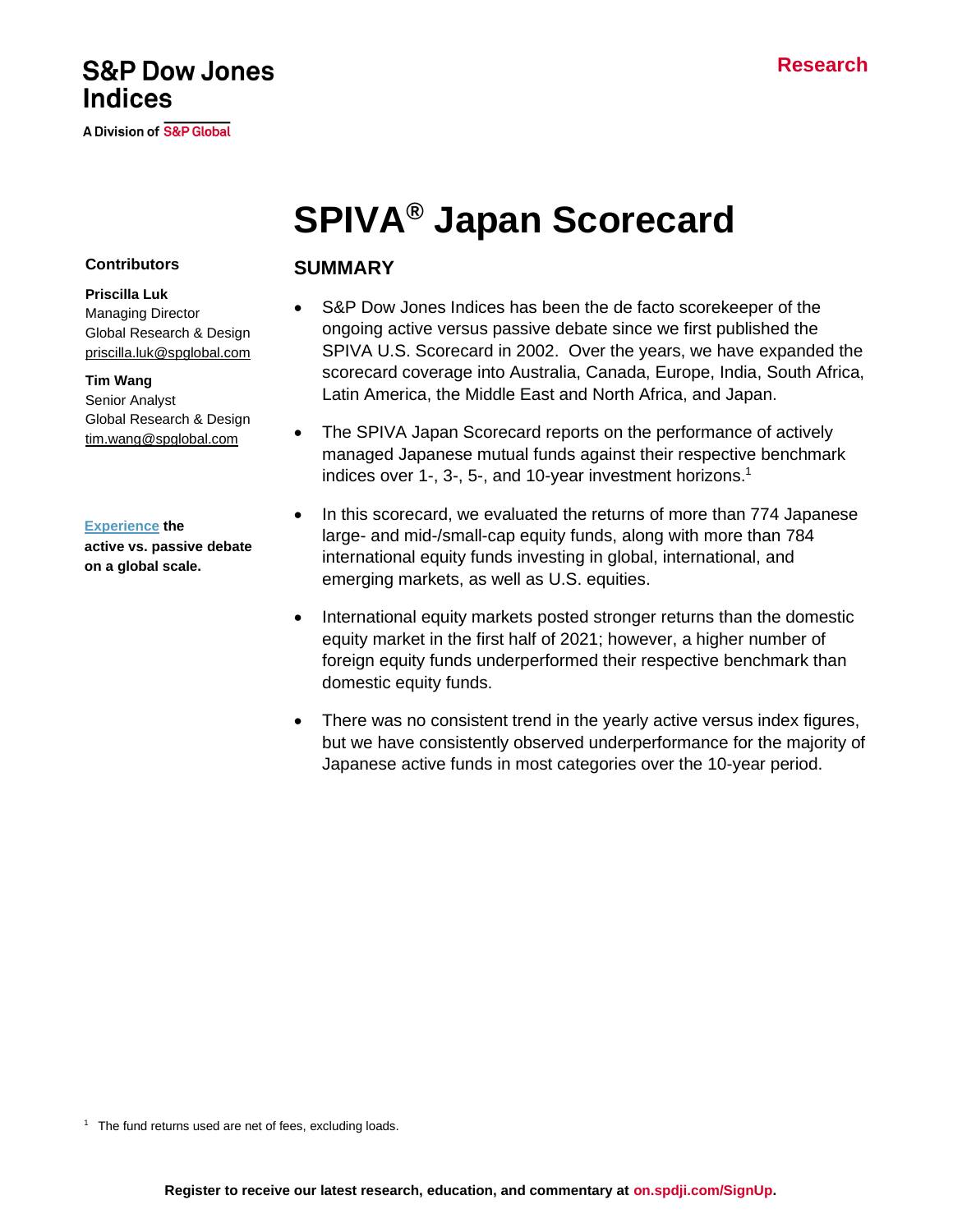|                                         |                          | <b>INDEX</b>      | <b>AVERAGE FUND RETURN (%)</b>   |                                  | <b>FUNDS</b>                            |
|-----------------------------------------|--------------------------|-------------------|----------------------------------|----------------------------------|-----------------------------------------|
| <b>FUND CATEGORY</b>                    | <b>INDEX</b>             | <b>RETURN (%)</b> | <b>EQUAL-</b><br><b>WEIGHTED</b> | <b>ASSET-</b><br><b>WEIGHTED</b> | <b>OUTPERFORMED</b><br>BY THE INDEX (%) |
| Japanese Large-Cap Funds                | S&P/TOPIX 150            | 9.26              | 9.00                             | 8.00                             | 52.68                                   |
| Japanese Mid-/Small-Cap<br><b>Funds</b> | S&P Japan MidSmallCap    | 9.92              | 7.36                             | 7.62                             | 73.89                                   |
| All Japanese Equity Funds               | S&P Japan 500            | 9.01              | 8.33                             | 7.83                             | 56.91                                   |
| U.S. Equity Funds                       | S&P 500 <sup>®</sup>     | 23.90             | 24.62                            | 22.11                            | 55.91                                   |
| <b>Global Equity Funds</b>              | S&P Global 1200          | 21.72             | 18.31                            | 15.09                            | 79.72                                   |
| <b>International Equity Funds</b>       | S&P Global 1200 Ex Japan | 22.68             | 20.49                            | 20.12                            | 72.13                                   |
| <b>Emerging Equity Funds</b>            | S&P Emerging BMI         | 17.21             | 14.26                            | 15.40                            | 71.79                                   |

**Exhibit 1: H1 2021 Average Fund and Index Performance**

Source: S&P Dow Jones Indices LLC, Morningstar. Data as of June 30, 2021. Index performance based on total return in JPY. Past performance is no guarantee of future results. Table is provided for illustrative purposes.

## **Domestic Equity Funds**

- In the 12-month period ending June 2021, the [S&P/TOPIX 150](https://www.spglobal.com/spdji/en/indices/equity/sp-topix-150/?utm_source=pdf_spiva) and S&P Japan MidSmallCap posted strong gains of 30.40% and 22.96%, respectively. Over the same period, 58.1% and 26.1% of large- and mid-/small-cap equity funds underperformed their respective benchmarks, with average gains of 29.94% and 28.31%, respectively.
- Over the 5- and 10-year horizons, 77.4% and 79.4% of Japanese large-cap funds underperformed the S&P/TOPIX 150, and they delivered lower equal-weighted average returns than the benchmark. In contrast, the percentage of underperforming funds in the Japan mid-/small-cap fund category was much smaller, and the equal-weighted average fund returns exceeded the S&P Japan MidSmallCap index return.
- As of June 2021, 94.4% and 96.9% of Japanese large- and mid-/small-cap funds, respectively, survived during the one-year period, though the survivorship rates dropped to 62.8% and 67.8%, respectively, over the 10-year period.

# **Foreign Equity Funds**

- Over the 12-month period ending June 2021, more than half of the U.S., global, and international equity funds and over 60% of emerging market equity funds underperformed their respective benchmark indices, despite strong returns in the international equity markets.
- Over the 5- and 10-year horizons, less than 25% of funds beat their respective benchmark indices across all foreign equity fund categories, and they delivered worse equal-weighted average fund returns compared with their benchmarks.
- Survivorship rates of foreign equity funds tended to be lower than the domestic equity funds across all measured periods. Over the 5- and 10-year periods, foreign equity funds had survivorship rates of 75% and 51.2%, respectively.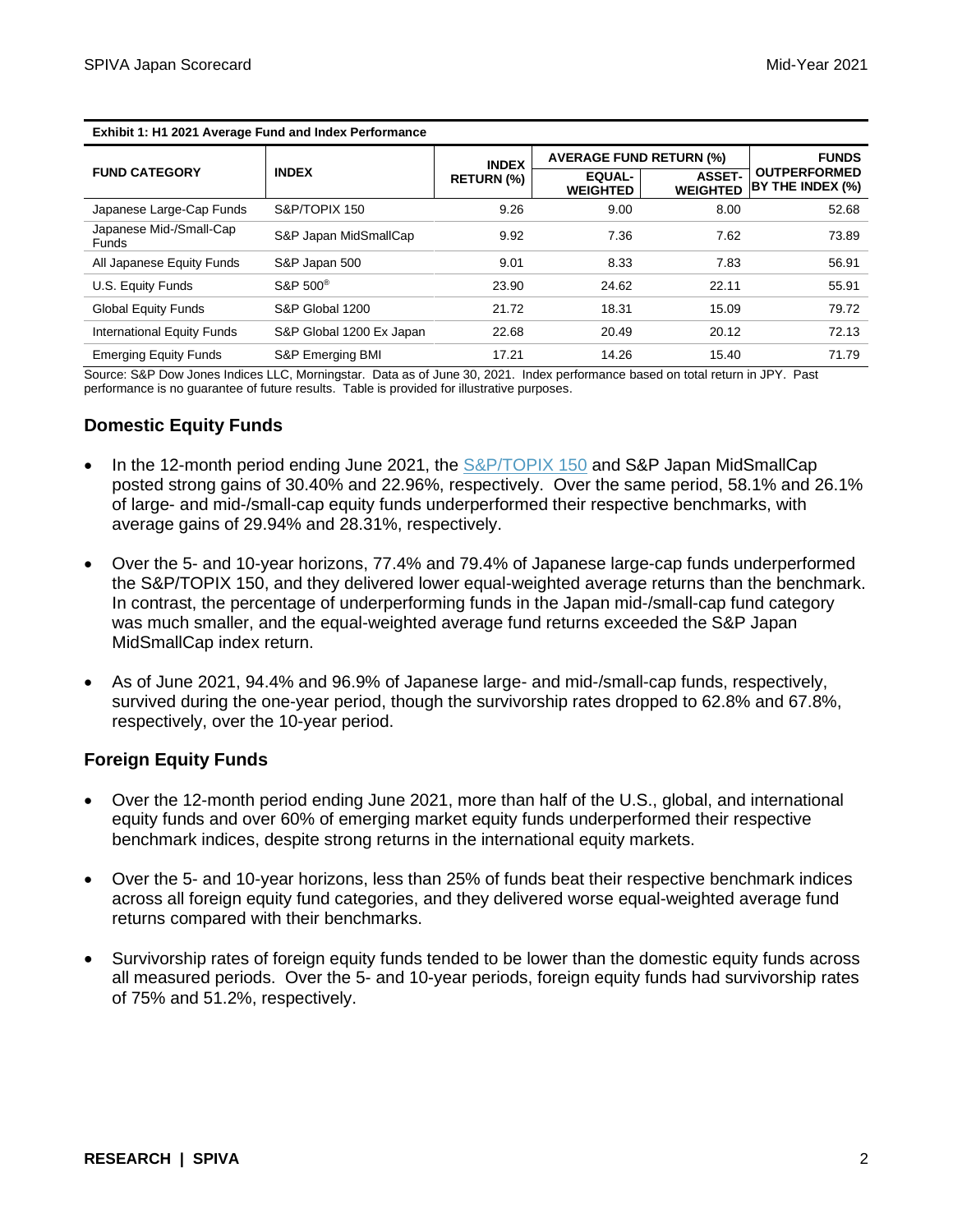# **A UNIQUE SCORECARD FOR THE ACTIVE VERSUS PASSIVE DEBATE**

There is nothing novel about the index versus active debate. It has been a contentious subject for decades, and there are few strong believers on both sides, with the vast majority of market participants falling somewhere in between. Since its first publication 19 years ago, the SPIVA Scorecard has served as the de facto scorekeeper of the active versus passive debate. For more than a decade, we have heard passionate arguments from believers in both camps when headline numbers have deviated from their beliefs.

Beyond the SPIVA Scorecard's widely cited headline numbers is a rich data set that addresses issues related to measurement techniques, universe composition, and fund survivorship that are far less frequently discussed but are often far more fascinating. These data sets are rooted in the following fundamental principles of the SPIVA Scorecard, with which regular readers will be familiar.

- **Survivorship Bias Correction:** Many funds might be liquidated or merged during a period of study. However, for someone making an investment decision at the beginning of the period, these funds are part of the opportunity set. Unlike other commonly available comparison reports, SPIVA Scorecards account for the entire opportunity set—not just the survivors—thereby eliminating survivorship bias.
- **Apples-to-Apples Comparison:** Fund returns are often compared with a popular benchmark regardless of their investment category. The SPIVA Japan Scorecard makes an appropriate comparison by measuring a fund's returns against the returns of a benchmark that reflects the fund's investment category.
- **Asset-Weighted Returns:** Average returns for a fund group are often calculated using only equal weighting, which results in the returns of a JPY 10 billion fund affecting the average in the same manner as the returns of a JPY 10 million fund. However, the SPIVA Japan Scorecard shows both equal- and asset-weighted averages. Equal-weighted returns are a measure of average fund performance, while asset-weighted returns are a measure of the performance of the average invested dollar.
- **Data Cleaning:** SPIVA Scorecards avoid double counting multiple share classes in all count-based calculations, using only the share class with longer history. Since this is meant to be a scorecard for active managers, index funds, leveraged and inverse funds, and other index-linked products are excluded.

*Please note that neither S&P Dow Jones Indices, nor any of its affiliates, make any assurance or provide any investment recommendation on the appropriateness of investing in either index or active investing. S&P Dow Jones Indices does not sponsor, endorse, sell, or promote any investment fund or other investment vehicle that is offered by third parties and that seeks to provide an investment return*  based on the performance of any index. The SPIVA Japan Scorecard simply provides semiannual *statistics according to the SPIVA methodology and a brief analysis of those statistics. Further, S&P Dow Jones Indices does advise that anyone reading this report also read the SPIVA methodology in the report in order to understand how the data was derived.*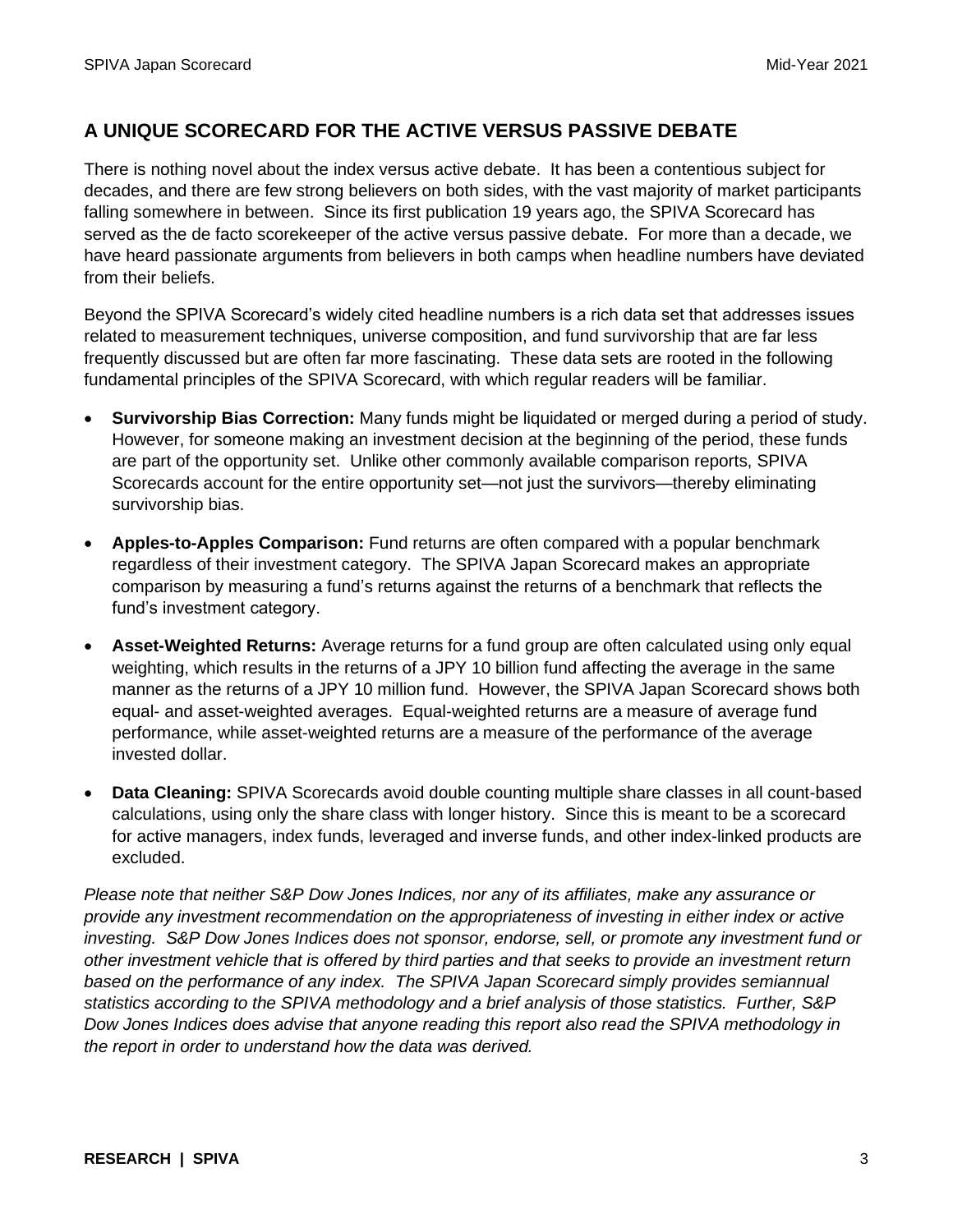

#### **CUMULATIVE AVERAGE FUND RETURN RELATIVE TO BENCHMARK**

**RESEARCH | SPIVA** 4

provided for illustrative purposes. Past performance is no guarantee of future results.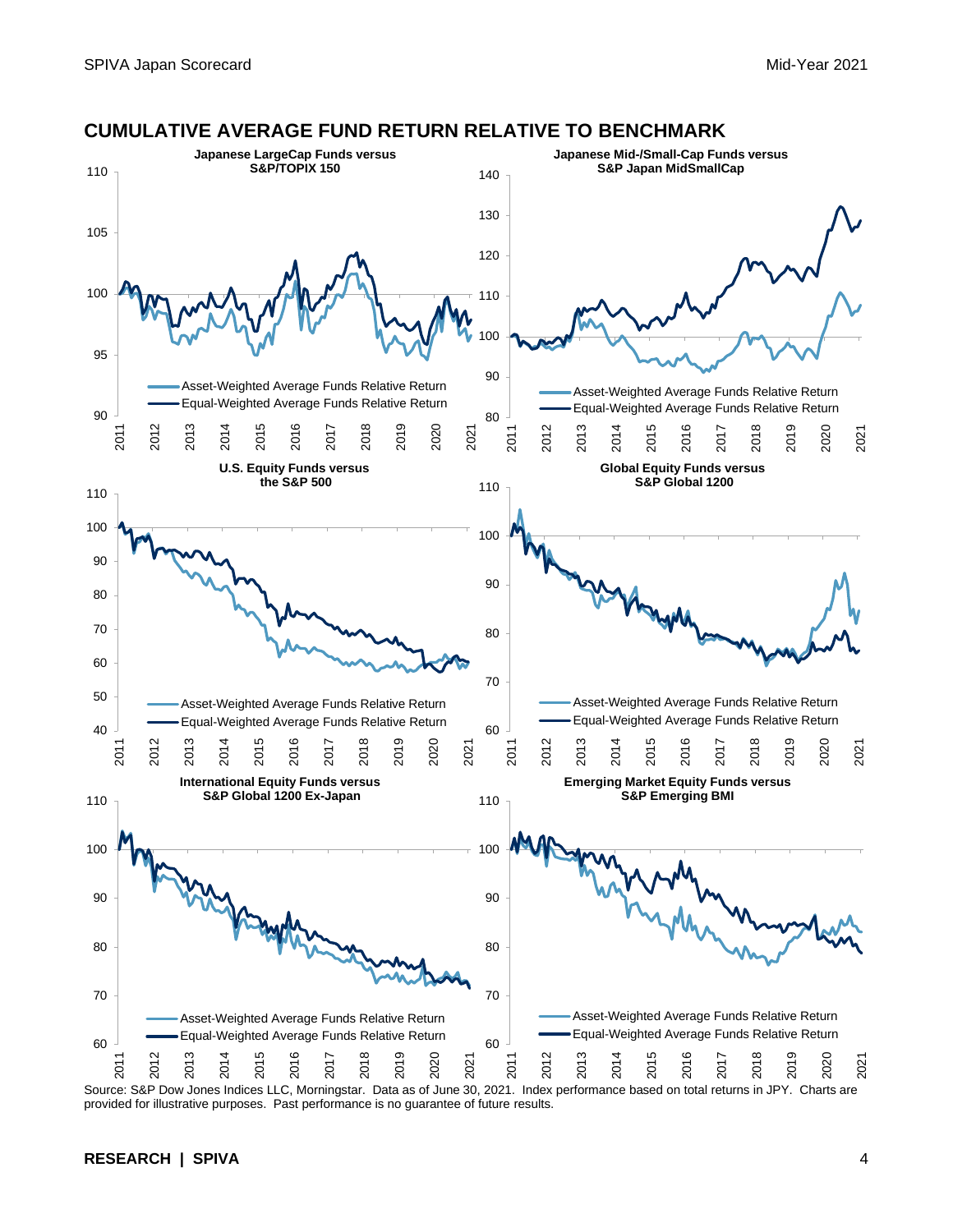# **REPORTS**

| Report 1a: Percentage of Funds Outperformed by the Index (Based on Absolute Return) |                          |            |            |            |             |
|-------------------------------------------------------------------------------------|--------------------------|------------|------------|------------|-------------|
| <b>FUND CATEGORY</b>                                                                | <b>COMPARISON INDEX</b>  | 1-YEAR (%) | 3-YEAR (%) | 5-YEAR (%) | 10-YEAR (%) |
| Japanese Large-Cap Funds                                                            | S&P/TOPIX 150            | 58.13      | 70.53      | 77.40      | 79.40       |
| Japanese Mid-/Small-Cap<br><b>Funds</b>                                             | S&P Japan MidSmallCap    | 26.11      | 35.05      | 32.18      | 51.98       |
| All Japanese Equity Funds                                                           | S&P Japan 500            | 49.27      | 66.23      | 64.19      | 69.04       |
| U.S. Equity Funds                                                                   | S&P 500                  | 50.78      | 81.82      | 75.70      | 85.19       |
| <b>Global Equity Funds</b>                                                          | S&P Global 1200          | 54.69      | 63.68      | 79.67      | 93.62       |
| <b>International Equity Funds</b>                                                   | S&P Global 1200 Ex Japan | 57.14      | 87.10      | 87.27      | 94.34       |
| <b>Emerging Equity Funds</b>                                                        | S&P Emerging BMI         | 64.20      | 73.49      | 86.25      | 97.14       |

Source: S&P Dow Jones Indices LLC, Morningstar. Data as of June 30, 2021. Table is provided for illustrative purposes. Past performance is no guarantee of future results.

| Report 1b: Percentage of Funds Outperformed by the Index (Based on Risk-Adjusted Return) |                             |            |            |            |             |
|------------------------------------------------------------------------------------------|-----------------------------|------------|------------|------------|-------------|
| <b>FUND CATEGORY</b>                                                                     | <b>COMPARISON INDEX</b>     | 1-YEAR (%) | 3-YEAR (%) | 5-YEAR (%) | 10-YEAR (%) |
| Japanese Large-Cap Funds                                                                 | S&P/TOPIX 150               | 45.00      | 75.86      | 82.35      | 78.74       |
| Japanese Mid-/Small-Cap<br>Funds                                                         | S&P Japan MidSmallCap       | 29.65      | 36.45      | 40.59      | 60.45       |
| All Japanese Equity Funds                                                                | S&P Japan 500               | 41.58      | 68.67      | 75.05      | 70.50       |
| U.S. Equity Funds                                                                        | S&P 500                     | 50.78      | 82.58      | 81.31      | 85.19       |
| <b>Global Equity Funds</b>                                                               | S&P Global 1200             | 43.75      | 65.09      | 81.87      | 91.49       |
| International Equity Funds                                                               | S&P Global 1200 Ex Japan    | 60.32      | 85.48      | 89.09      | 94.34       |
| <b>Emerging Equity Funds</b>                                                             | <b>S&amp;P Emerging BMI</b> | 96.30      | 86.75      | 96.25      | 94.29       |

Source: S&P Dow Jones Indices LLC, Morningstar. Data as of June 30, 2021. Risk-adjusted return is computed as annualized average monthly return divided by annualized standard deviation of the monthly return for the measured periods. Table is provided for illustrative purposes. Past performance is no guarantee of future results.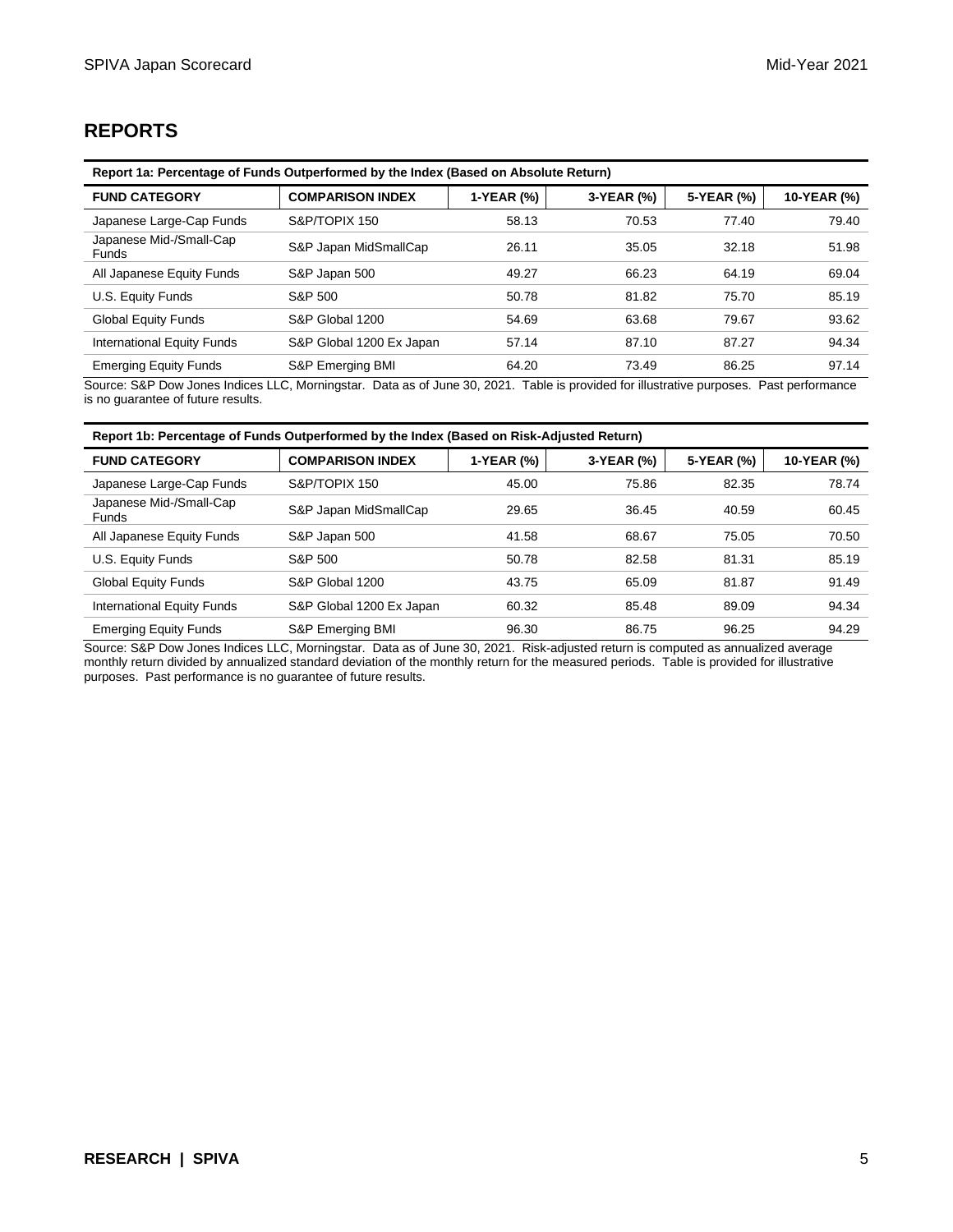| <b>Report 2: Survivorship of Funds</b> |                              |                         |  |
|----------------------------------------|------------------------------|-------------------------|--|
| <b>FUND CATEGORY</b>                   | <b>NO. OF FUNDS AT START</b> | <b>SURVIVORSHIP (%)</b> |  |
| 1-YEAR                                 |                              |                         |  |
| Japanese Large-Cap Funds               | 320                          | 94.38                   |  |
| Japanese Mid-/Small-Cap Funds          | 226                          | 96.90                   |  |
| All Japanese Equity Funds              | 546                          | 95.42                   |  |
| U.S. Equity Funds                      | 128                          | 94.53                   |  |
| <b>Global Equity Funds</b>             | 256                          | 96.88                   |  |
| International Equity Funds             | 63                           | 88.89                   |  |
| <b>Emerging Equity Funds</b>           | 81                           | 87.65                   |  |
| <b>All Foreign Equity Funds</b>        | 528                          | 93.94                   |  |
| 3-YEAR                                 |                              |                         |  |
| Japanese Large-Cap Funds               | 319                          | 85.58                   |  |
| Japanese Mid-/Small-Cap Funds          | 214                          | 93.46                   |  |
| <b>All Japanese Equity Funds</b>       | 533                          | 88.74                   |  |
| U.S. Equity Funds                      | 132                          | 84.85                   |  |
| <b>Global Equity Funds</b>             | 212                          | 86.79                   |  |
| <b>International Equity Funds</b>      | 62                           | 82.26                   |  |
| <b>Emerging Equity Funds</b>           | 83                           | 80.72                   |  |
| <b>All Foreign Equity Funds</b>        | 489                          | 84.66                   |  |
| 5-YEAR                                 |                              |                         |  |
| Japanese Large-Cap Funds               | 323                          | 76.78                   |  |
| Japanese Mid-/Small-Cap Funds          | 202                          | 85.15                   |  |
| All Japanese Equity Funds              | 525                          | 80.00                   |  |
| U.S. Equity Funds                      | 107                          | 83.18                   |  |
| <b>Global Equity Funds</b>             | 182                          | 76.37                   |  |
| International Equity Funds             | 55                           | 72.73                   |  |
| <b>Emerging Equity Funds</b>           | 80                           | 62.50                   |  |
| <b>All Foreign Equity Funds</b>        | 424                          | 75.00                   |  |
| 10-YEAR                                |                              |                         |  |
| Japanese Large-Cap Funds               | 301                          | 62.79                   |  |
| Japanese Mid-/Small-Cap Funds          | 177                          | 67.80                   |  |
| <b>All Japanese Equity Funds</b>       | 478                          | 64.64                   |  |
| U.S. Equity Funds                      | 27                           | 48.15                   |  |
| <b>Global Equity Funds</b>             | 141                          | 54.61                   |  |
| International Equity Funds             | 53                           | 60.38                   |  |
| <b>Emerging Equity Funds</b>           | 70                           | 38.57                   |  |
| <b>All Foreign Equity Funds</b>        | 291                          | 51.20                   |  |

Source: S&P Dow Jones Indices LLC, Morningstar. Data as of June 30, 2021. Table is provided for illustrative purposes. Past performance is no guarantee of future results.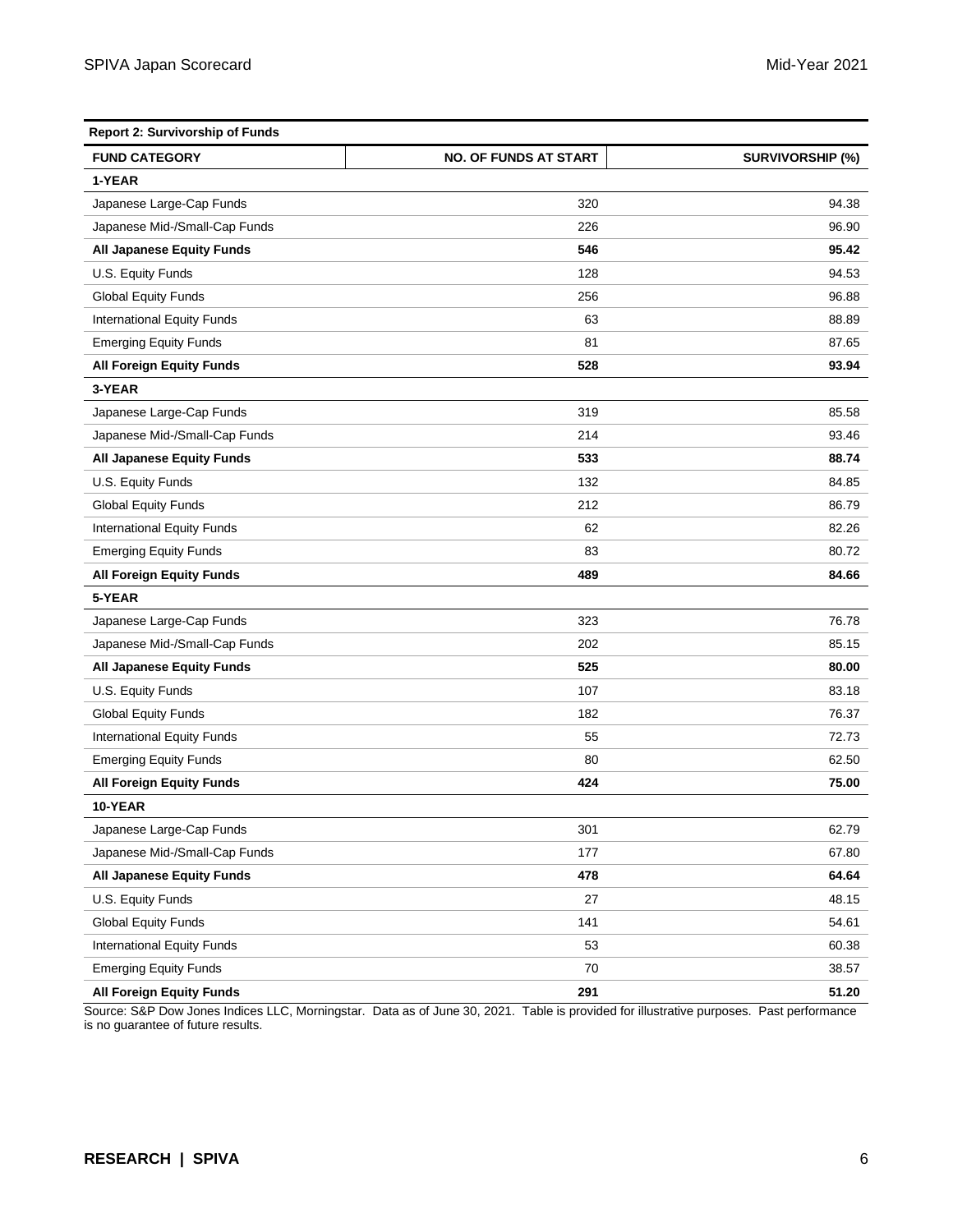| Report 3: Average Fund Performance (Equal-Weighted) |            |                          |                          |                           |
|-----------------------------------------------------|------------|--------------------------|--------------------------|---------------------------|
| <b>INDEX/PEER GROUP</b>                             | 1-YEAR (%) | 3-YEAR<br>(ANNUALIZED %) | 5-YEAR<br>(ANNUALIZED %) | 10-YEAR<br>(ANNUALIZED %) |
| S&P/TOPIX 150                                       | 30.40      | 8.46                     | 12.86                    | 11.06                     |
| Japanese Large-Cap Funds                            | 29.94      | 6.87                     | 11.77                    | 10.83                     |
| S&P Japan MidSmallCap                               | 22.96      | 2.92                     | 9.79                     | 11.34                     |
| Japanese Mid-/Small-Cap<br><b>Funds</b>             | 28.31      | 5.84                     | 13.13                    | 14.20                     |
| S&P Japan 500                                       | 28.50      | 7.18                     | 12.22                    | 11.13                     |
| All Japanese Equity Funds                           | 29.30      | 6.50                     | 12.33                    | 12.12                     |
| S&P 500                                             | 44.85      | 18.75                    | 19.51                    | 18.55                     |
| U.S. Equity Funds                                   | 49.23      | 13.61                    | 14.83                    | 12.72                     |
| S&P Global 1200                                     | 43.21      | 15.46                    | 17.22                    | 14.70                     |
| <b>Global Equity Funds</b>                          | 43.46      | 15.27                    | 15.72                    | 11.67                     |
| S&P Global 1200 Ex Japan                            | 44.16      | 16.01                    | 17.56                    | 14.99                     |
| International Equity Funds                          | 41.37      | 12.67                    | 13.95                    | 11.20                     |
| S&P Emerging BMI                                    | 44.02      | 11.66                    | 14.96                    | 8.25                      |
| <b>Emerging Equity Funds</b>                        | 39.07      | 9.45                     | 10.93                    | 5.70                      |
|                                                     |            |                          |                          |                           |

Source: S&P Dow Jones Indices LLC, Morningstar. Data as June 30, 2021. Index performance based on returns in JPY. Table is provided for illustrative purposes. Past performance is no guarantee of future results.

| Report 4: Average Fund Performance (Asset-Weighted) |            |                          |                          |                           |
|-----------------------------------------------------|------------|--------------------------|--------------------------|---------------------------|
| <b>INDEX/PEER GROUP</b>                             | 1-YEAR (%) | 3-YEAR<br>(ANNUALIZED %) | 5-YEAR<br>(ANNUALIZED %) | 10-YEAR<br>(ANNUALIZED %) |
| S&P/TOPIX 150                                       | 30.40      | 8.46                     | 12.86                    | 11.06                     |
| Japanese Large-Cap Funds                            | 30.01      | 7.07                     | 11.85                    | 10.68                     |
| S&P Japan MidSmallCap                               | 22.96      | 2.92                     | 9.79                     | 11.34                     |
| Japanese Mid-/Small-Cap Funds                       | 29.62      | 5.68                     | 12.43                    | 12.19                     |
| S&P Japan 500                                       | 28.50      | 7.18                     | 12.22                    | 11.13                     |
| All Japanese Equity Funds                           | 29.88      | 6.45                     | 12.02                    | 11.11                     |
| S&P 500                                             | 44.85      | 18.75                    | 19.51                    | 18.55                     |
| U.S. Equity Funds                                   | 44.63      | 18.62                    | 18.14                    | 12.67                     |
| S&P Global 1200                                     | 43.21      | 15.46                    | 17.22                    | 14.70                     |
| <b>Global Equity Funds</b>                          | 46.11      | 19.25                    | 17.69                    | 12.82                     |
| S&P Global 1200 Ex Japan                            | 44.16      | 16.01                    | 17.56                    | 14.99                     |
| International Equity Funds                          | 44.04      | 14.18                    | 15.22                    | 11.28                     |
| S&P Emerging BMI                                    | 44.02      | 11.66                    | 14.96                    | 8.25                      |
| <b>Emerging Equity Funds</b>                        | 44.34      | 14.16                    | 14.91                    | 6.27                      |

Source: S&P Dow Jones Indices LLC, Morningstar. Data as of June 30, 2021. Index performance based on returns in JPY. Table is provided for illustrative purposes. Past performance is no guarantee of future results.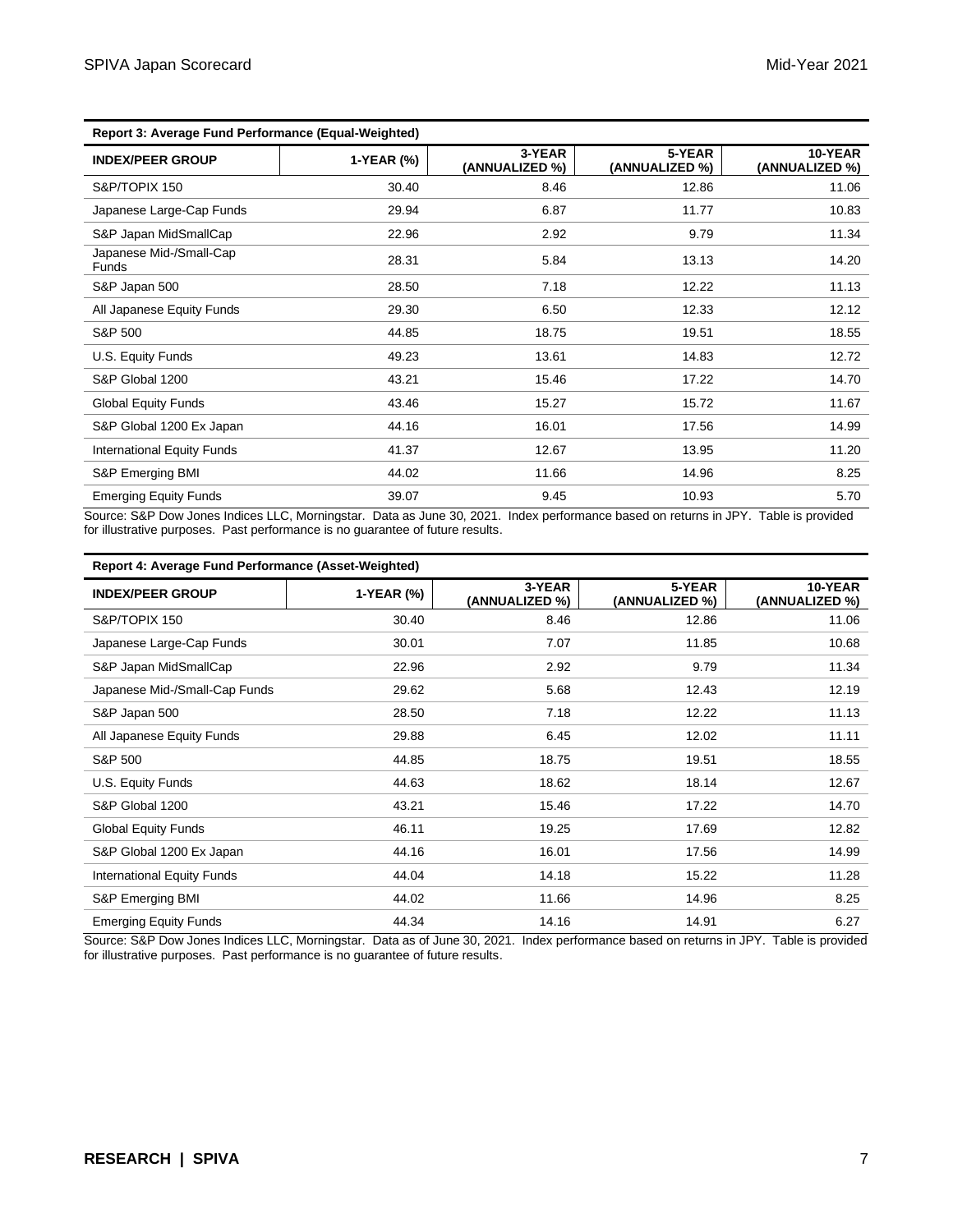| <b>Report 5: Quartile Breakpoints of Fund Performance</b> |                       |                        |                       |  |
|-----------------------------------------------------------|-----------------------|------------------------|-----------------------|--|
| <b>FUND CATEGORY</b>                                      | <b>THIRD QUARTILE</b> | <b>SECOND QUARTILE</b> | <b>FIRST QUARTILE</b> |  |
| <b>ONE-YEAR</b>                                           |                       |                        |                       |  |
| Japanese Large-Cap Funds                                  | 26.34                 | 29.85                  | 33.63                 |  |
| Japanese Mid-/Small-Cap Funds                             | 23.37                 | 28.19                  | 32.51                 |  |
| All Japanese Equity Funds                                 | 25.30                 | 29.21                  | 33.44                 |  |
| U.S. Equity Funds                                         | 40.10                 | 45.29                  | 55.32                 |  |
| <b>Global Equity Funds</b>                                | 34.30                 | 41.81                  | 51.42                 |  |
| International Equity Funds                                | 34.83                 | 43.39                  | 49.25                 |  |
| <b>Emerging Equity Funds</b>                              | 34.07                 | 42.21                  | 47.11                 |  |
| <b>THREE-YEAR</b>                                         |                       |                        |                       |  |
| Japanese Large-Cap Funds                                  | 4.57                  | 6.62                   | 9.18                  |  |
| Japanese Mid-/Small-Cap Funds                             | 2.63                  | 5.27                   | 7.60                  |  |
| All Japanese Equity Funds                                 | 3.44                  | 6.15                   | 9.09                  |  |
| U.S. Equity Funds                                         | 9.99                  | 12.55                  | 17.55                 |  |
| <b>Global Equity Funds</b>                                | 8.38                  | 14.18                  | 18.95                 |  |
| <b>International Equity Funds</b>                         | 9.81                  | 11.54                  | 15.15                 |  |
| <b>Emerging Equity Funds</b>                              | 6.91                  | 9.56                   | 12.38                 |  |
| <b>FIVE-YEAR</b>                                          |                       |                        |                       |  |
| Japanese Large-Cap Funds                                  | 10.19                 | 11.57                  | 13.28                 |  |
| Japanese Mid-/Small-Cap Funds                             | 10.37                 | 12.28                  | 15.08                 |  |
| All Japanese Equity Funds                                 | 10.23                 | 11.92                  | 13.77                 |  |
| U.S. Equity Funds                                         | 9.47                  | 14.78                  | 19.84                 |  |
| <b>Global Equity Funds</b>                                | 10.11                 | 13.48                  | 17.26                 |  |
| International Equity Funds                                | 10.44                 | 15.92                  | 16.96                 |  |
| <b>Emerging Equity Funds</b>                              | 8.29                  | 10.85                  | 13.97                 |  |
| <b>TEN-YEAR</b>                                           |                       |                        |                       |  |
| Japanese Large-Cap Funds                                  | 9.45                  | 10.50                  | 11.48                 |  |
| Japanese Mid-/Small-Cap Funds                             | 10.77                 | 13.32                  | 16.85                 |  |
| All Japanese Equity Funds                                 | 9.86                  | 10.97                  | 13.20                 |  |
| U.S. Equity Funds                                         | 15.77                 | 17.46                  | 19.52                 |  |
| <b>Global Equity Funds</b>                                | 9.53                  | 12.03                  | 13.52                 |  |
| International Equity Funds                                | 9.85                  | 12.27                  | 13.54                 |  |
| <b>Emerging Equity Funds</b>                              | 5.42                  | 7.12                   | 7.72                  |  |

Source: S&P Dow Jones Indices LLC, Morningstar. Data as of June 30, 2021. Index performance based on returns in JPY. Figures are computed from universe of funds survived for the entire measured periods. Table is provided for illustrative purposes. Past performance is no guarantee of future results.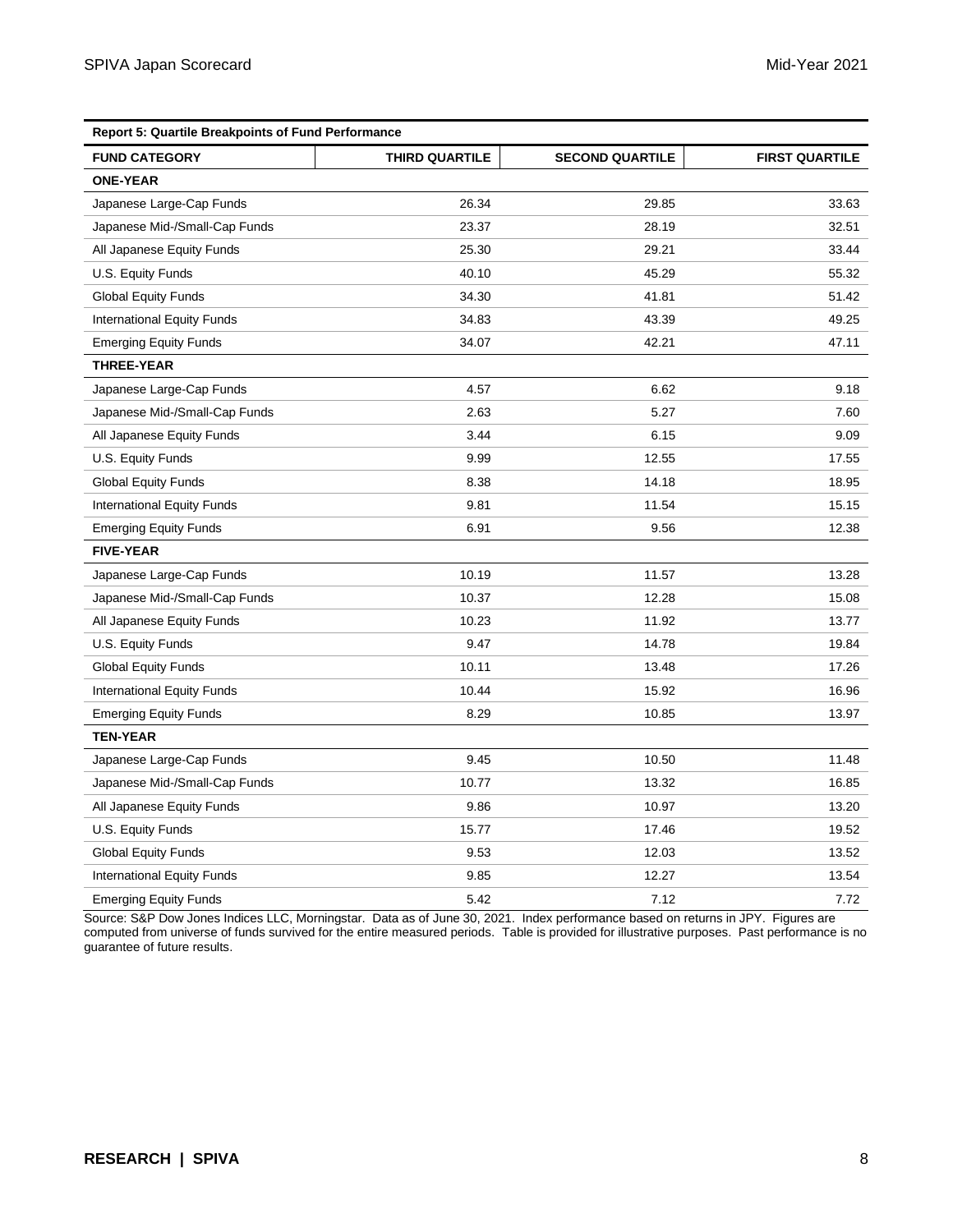# **APPENDIX A: GLOSSARY**

# **SPIVA Styles and Morningstar Fund Classifications**

Data from Morningstar is obtained for all managed funds domiciled in Japan for which month-end data is available during the performance period. The data includes the most comprehensive Japanese fund data on active and finalized (merged or liquidated) funds over the chosen period. Funds are classified based on the Morningstar fund classification system, and the SPIVA Japan Scorecard covers Japanese and international equity categories.

### **Japanese Equity Funds**

The SPIVA Japan Scorecard covers major capitalization levels including large-, mid-, and small-cap funds. S&P Dow Jones Indices uses the Morningstar fund categories, which determine a fund portfolio's capitalization assignments.

The Morningstar classification system produces narrow, style-based classifications for Japanese equities funds. S&P Dow Jones Indices has consolidated the style-based categories in order to generate a larger sample size and develop a broad-market comparison to market-based benchmarks. A narrow, style-based comparison would yield a limited sample size, given value and growth style segments are not consistently discernible over the past five years.

Morningstar categories have been mapped to SPIVA peer groups in the following manner.

| <b>Exhibit 1: Japanese Equity Funds: SPIVA and Morningstar Categories</b> |                                              |  |
|---------------------------------------------------------------------------|----------------------------------------------|--|
| <b>SPIVA CATEGORY</b>                                                     | <b>MORNINGSTAR CATEGORY</b>                  |  |
|                                                                           | Japan Fund Japan Large-Cap Value Equity      |  |
| Japanese Large-Cap Funds                                                  | Japan Fund Japan Large-Cap Growth Equity     |  |
|                                                                           | Japan Fund Japan Large-Cap Blend Equity      |  |
|                                                                           | Japan Fund Japan Small/Mid-Cap Value Equity  |  |
| Japanese Mid-/Small-Cap Funds                                             | Japan Fund Japan Small/Mid-Cap Growth Equity |  |
|                                                                           | Japan Fund Japan Small/Mid-Cap Blend Equity  |  |

Source: S&P Dow Jones Indices LLC, Morningstar. Table is provided for illustrative purposes.

### **International Equity Funds**

For international equity, the SPIVA Japan Scorecard reports on four major categories (U.S., global, international, and emerging market funds) of interest to global asset allocators.

Morningstar categories have been mapped to SPIVA peer groups in the following manner.

| <b>Exhibit 2: International Equity Funds: SPIVA and Morningstar Categories</b> |                                                  |  |
|--------------------------------------------------------------------------------|--------------------------------------------------|--|
| <b>SPIVA CATEGORY</b>                                                          | <b>MORNINGSTAR CATEGORY</b>                      |  |
| U.S. Equity Funds                                                              | Japan Fund North America Equity                  |  |
| <b>Global Equity Funds</b>                                                     | Japan Fund World Equity                          |  |
| International Equity Funds                                                     | Japan Fund World ex-Japan Equity                 |  |
| <b>Emerging Equity Funds</b>                                                   | Japan Fund Emerging Multiple Country/Area Equity |  |

Source: S&P Dow Jones Indices LLC, Morningstar. Table is provided for illustrative purposes.

#### **RESEARCH | SPIVA** 9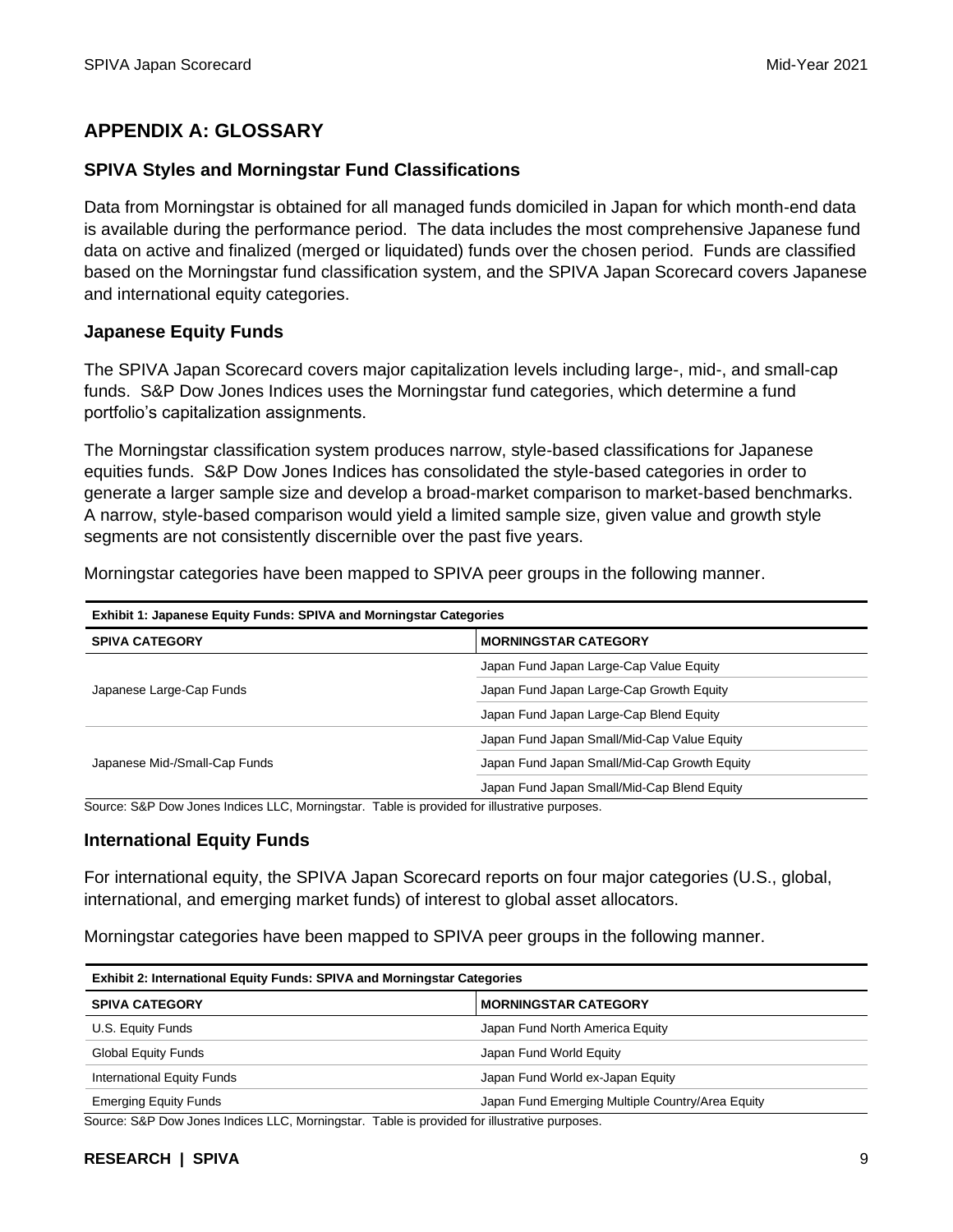# **Benchmarks**

The chosen benchmarks are shown in Exhibit 3. All index returns are total returns (i.e., include dividend reinvestment) in Japanese yen. There has been no deduction from index returns to account for fund investment expenses. It is important to note that active fund returns are after expenses, but they do not include loads and entry fees.

The benchmarks chosen are the most commonly adopted benchmarks for funds that fall into the respective fund peer groups. In some instances, a fund may not adopt the benchmarks stipulated in Exhibit 3. However, a vast majority do set their performance hurdle based on the assigned benchmarks in this report, ensuring that the study is robust and fair.

| <b>Exhibit 3: SPIVA Categories and Their Benchmarks</b> |                          |  |
|---------------------------------------------------------|--------------------------|--|
| <b>SPIVA CATEGORY</b>                                   | <b>BENCHMARK INDEX</b>   |  |
| Japanese Large-Cap Funds                                | S&P/TOPIX 150            |  |
| Japanese Mid-/Small-Cap Funds                           | S&P Japan MidSmallCap    |  |
| All Japanese Equity Funds                               | S&P Japan 500            |  |
| U.S. Equity Funds                                       | S&P 500                  |  |
| <b>Global Equity Funds</b>                              | S&P Global 1200          |  |
| International Equity Funds                              | S&P Global 1200 Ex Japan |  |
| <b>Emerging Equity Funds</b><br>_                       | S&P Emerging BMI         |  |

Source: S&P Dow Jones Indices LLC, Morningstar. Table is provided for illustrative purposes.

# **APPENDIX B: GLOSSARY**

# **Percentage of Funds Outperformed by the Index**

To correct for survivorship bias, we use the opportunity set available at the beginning of the period as the denominator. We determine the count of funds that have survived and beat the index. We then report the index outperformance percentage.

# **Survivorship (%)**

This measure represents the percentage of funds in existence at the beginning of the time period that is still active at the end of the time period.

# **Equal-Weighted Fund Performance**

Equal-weighted returns for a particular style category are determined by calculating a simple average return of all active funds in that category in a particular month.

# **Asset-Weighted Fund Performance**

Asset-weighted returns for a particular style category are determined by calculating a weighted average return of all funds in that category in a particular month, with each fund's return weighted by its total net assets. Asset-weighted returns are a better indicator of fund category performance because they more accurately reflect the returns of the total money invested in that particular style category.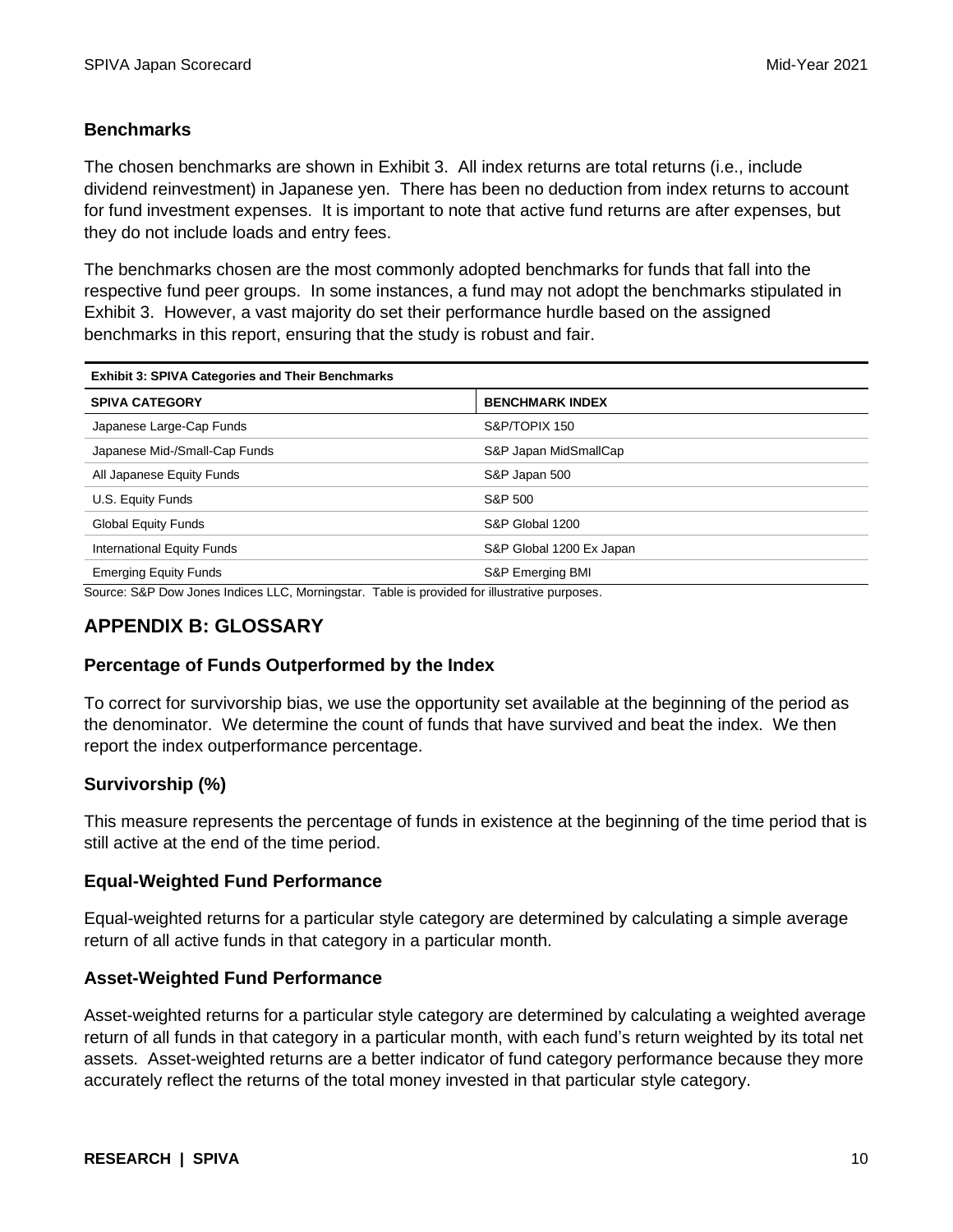# **Quartiles Breakpoints**

The  $p<sup>th</sup>$  percentile for a set of data is the value that is greater than or equal to  $p\%$  of the data, but is less than or equal to (100-p)% of the data. In other words, it is a value that divides the data into two parts: the lower p% of the values and the upper (100-p)% of the values. The first quartile is the  $75<sup>th</sup>$ percentile, the value separating the elements of a population into the lower 75% and the upper 25%. The second quartile is the  $50<sup>th</sup>$  percentile and the third quartile is the  $25<sup>th</sup>$  percentile. For fund category quartiles in a particular time horizon, the data used is the return of the largest share class of the fund net of fees, excluding loads.

# **Survivorship Bias**

Many funds might liquidate or merge during a period of study. This usually occurs due to continued poor performance by the fund. Therefore, if index returns were compared to fund returns using only surviving funds, the comparison would be biased in favor of the fund category. These reports remove this bias by (a) using the entire investment opportunity set, made up of all funds in that particular category at the outset of the period, as the denominator for outperformance calculations, (b) explicitly showing the survivorship rate in each category, and (c) constructing peer average return series for each category based on all available funds at the outset of the period.

# **Fees**

The fund returns used are net of fees, excluding loads.

# **Indices**

A benchmark index provides an investment vehicle against which fund performance can be measured.

# S&P/TOPIX 150

The S&P/TOPIX 150 is designed to represent the large-cap universe for Japan. It includes 150 highly liquid securities as leading, blue-chip companies from each of the Global Industry Classification Standard (GICS<sup>®</sup>) sectors of the Japanese market.

# S&P JAPAN MIDSMALLCAP

The S&P Japan MidSmallCap combines the S&P Japan MidCap and S&P Japan SmallCap and comprises the stocks representing the lowest 30% of float-adjusted market cap in Japan. It is a subset of the [S&P Japan BMI,](https://www.spglobal.com/spdji/en/indices/equity/sp-japan-bmi/?utm_source=pdf_spiva) comprehensive, rules-based index measuring Japanese stock market performance.

## S&P JAPAN 500

The [S&P Japan 500](https://www.spglobal.com/spdji/en/indices/equity/sp-japan-500/?utm_source=pdf_spiva) is designed to represent the Japanese investable market. Index constituents are drawn from eligible companies listed on the Tokyo, Osaka, or JASDAQ exchanges. Data is sourced from the comprehensive Toyo Keizai database. Constituents represent the large-, mid-, and small-cap components of the Japanese equity markets.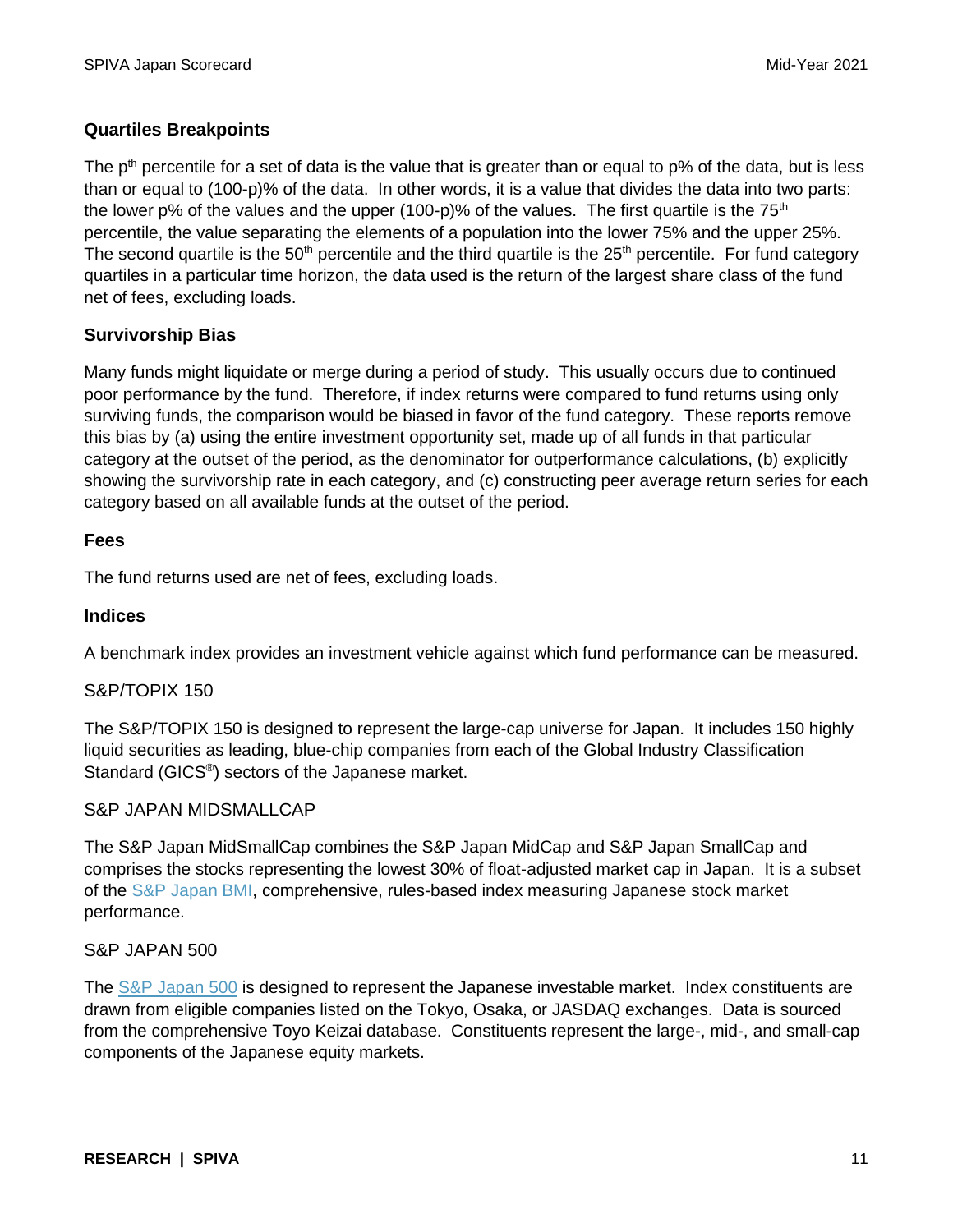# S&P 500

Widely regarded as the best single gauge of the U.S. equities market, this market-capitalizationweighted index includes a representative sample of the top 500 companies in the leading industries of the U.S. economy, and it provides over 80% coverage of U.S. equities.

# S&P GLOBAL 1200

Capturing approximately 70% of the world's capital markets, the [S&P Global 1200](https://www.spglobal.com/spdji/en/indices/equity/sp-global-1200/?utm_source=pdf_spiva) is a composite of seven headline indices, many of which are accepted leaders in their regions. It includes the S&P 500 (U.S.), S&P Europe 350<sup>®</sup> (Europe), S&P/TOPIX 150 (Japan), S&P/TSX 60 (Canada), S&P/ASX All Australian 50 (Australia), S&P Asia 50 (Asia Ex-Japan), and S&P Latin America 40 (Latin America).

# S&P GLOBAL 1200 EX JAPAN

The S&P Global 1200 Ex Japan is a composite of six headline indices, many of which are accepted leaders in their regions. It includes the S&P 500 (U.S.), S&P Europe 350 (Europe), S&P/TSX 60 (Canada), S&P/ASX All Australian 50 (Australia), S&P Asia 50 (Asia Ex-Japan), and S&P Latin America 40 (Latin America).

# S&P EMERGING BMI

The [S&P Emerging BMI](https://www.spglobal.com/spdji/en/indices/equity/sp-emerging-bmi/?utm_source=pdf_spiva) captures all companies domiciled in the emerging markets within the S&P Global BMI with a float-adjusted market capitalization of at least USD 100 million and a minimum annual trading liquidity of USD 50 million.